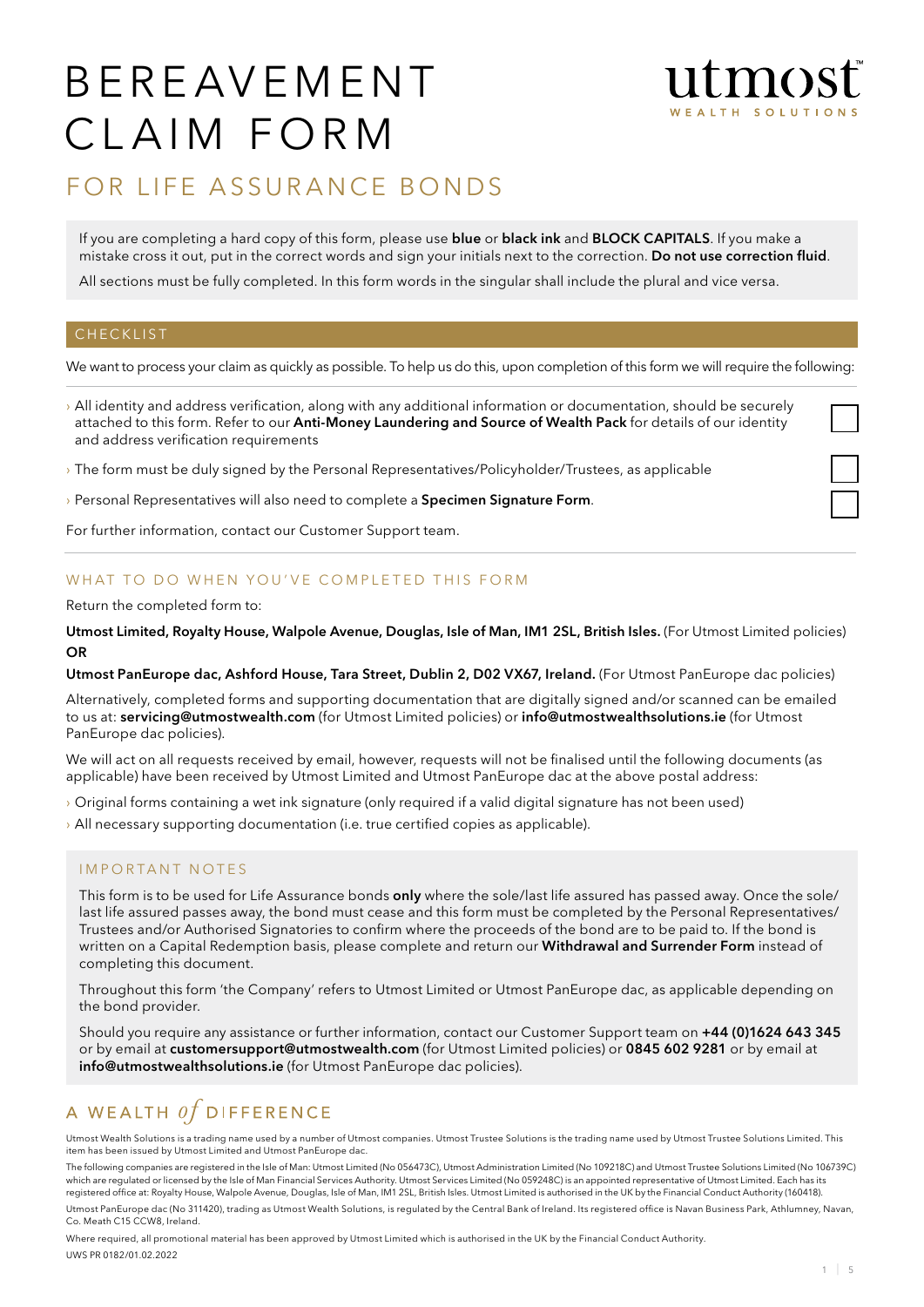### UTMOST WEALTH SOLUTIONS BEREAVEMENT CLAIM FORM

| A              | POLICY DETAILS                                                                               |                                                                                                          | MANDATORY                                                                                |  |  |  |  |  |  |  |  |  |  |  |
|----------------|----------------------------------------------------------------------------------------------|----------------------------------------------------------------------------------------------------------|------------------------------------------------------------------------------------------|--|--|--|--|--|--|--|--|--|--|--|
|                | Policy number                                                                                |                                                                                                          |                                                                                          |  |  |  |  |  |  |  |  |  |  |  |
| On the life of |                                                                                              |                                                                                                          | Provide the full<br>$\mathsf{Q}$<br>name of the<br>life assured that has<br>passed away. |  |  |  |  |  |  |  |  |  |  |  |
|                |                                                                                              |                                                                                                          |                                                                                          |  |  |  |  |  |  |  |  |  |  |  |
|                | PERSONAL REPRESENTATIVE/POLICYHOLDER/TRUSTEE DETAILS                                         |                                                                                                          |                                                                                          |  |  |  |  |  |  |  |  |  |  |  |
|                |                                                                                              | Personal Representative/<br>Personal Representative/<br>Policyholder/Trustee 1<br>Policyholder/Trustee 2 |                                                                                          |  |  |  |  |  |  |  |  |  |  |  |
| 1              | Title (Mr, Mrs, Miss or Other)                                                               |                                                                                                          | If there are more $\bigcirc$<br>than 2 Personal<br>Representatives/                      |  |  |  |  |  |  |  |  |  |  |  |
| $\mathbf{2}$   | Surname                                                                                      |                                                                                                          | Policyholders/<br>Trustees, photocopy<br>this page and attach                            |  |  |  |  |  |  |  |  |  |  |  |
| 3              | Maiden name or any<br>previous names (if applicable)                                         |                                                                                                          | securely to this form.                                                                   |  |  |  |  |  |  |  |  |  |  |  |
| 4              | Forenames (in full)                                                                          |                                                                                                          |                                                                                          |  |  |  |  |  |  |  |  |  |  |  |
| 5              | Permanent residential<br>address<br>(PO Boxes and 'care of'<br>addresses are not acceptable) |                                                                                                          |                                                                                          |  |  |  |  |  |  |  |  |  |  |  |
|                | Postcode                                                                                     | $\overline{\phantom{0}}$<br>$\overline{\phantom{0}}$                                                     |                                                                                          |  |  |  |  |  |  |  |  |  |  |  |
|                | 6 Correspondence address<br>(PO Boxes and 'care of'<br>addresses are not acceptable)         |                                                                                                          |                                                                                          |  |  |  |  |  |  |  |  |  |  |  |
|                | Postcode                                                                                     |                                                                                                          |                                                                                          |  |  |  |  |  |  |  |  |  |  |  |

### B PAYMENT OPTIONS

#### **MANDATORY**

#### PAYMENT TYPE

We prefer electronic payment methods for speed and security. However, if you require a payment to be made by cheque, you must confirm this in a covering letter and include the payee name and address.

Payments sent by BACS take 3 to 5 working days to clear in your account after the payment has been sent and there is currently no charge for this payment method.

For any payments sent by CHAPS or Telegraphic Transfer we will take a payment charge (in addition to any charges that may accrue with your correspondent bank). Contact our Customer Support team for the current charge amount.

#### Payment should be made direct to my bank or financial institution account by:



BACS (£ UK Only) Telegraphic Transfer (non-sterling payments and payments overseas)

CHAPS (£ UK Only)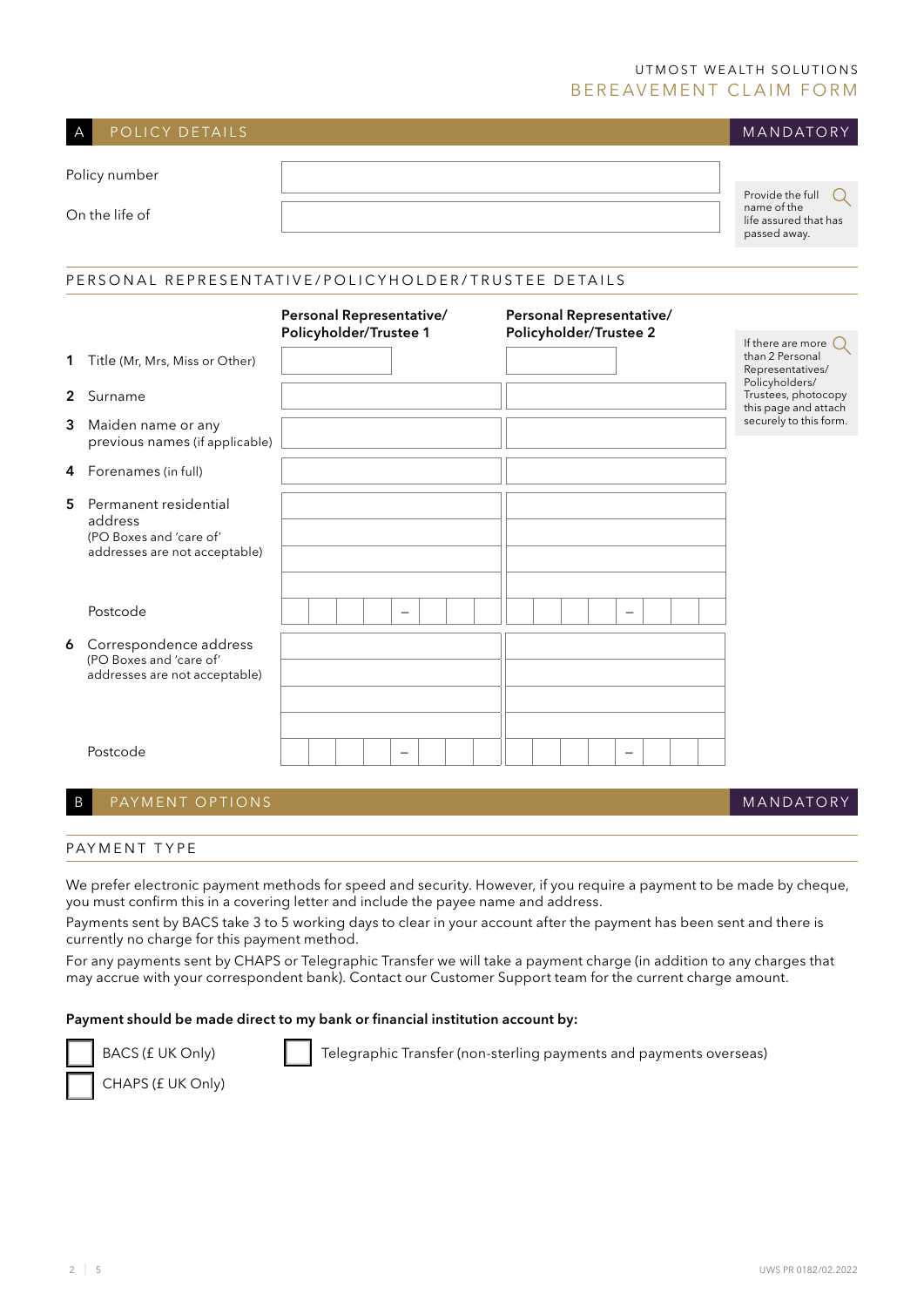#### UTMOST WEALTH SOLUTIONS BEREAVEMENT CLAIM FORM

#### BANK/BUILDING SOCIETY DETAILS

| 1 | Name of account holder                                            |  |                          |                          |  |  |                    |  |  |  |  |  |                                                                                                         |   |
|---|-------------------------------------------------------------------|--|--------------------------|--------------------------|--|--|--------------------|--|--|--|--|--|---------------------------------------------------------------------------------------------------------|---|
|   | 2 Account number<br>(for BACS payments this<br>must be 8 digits)  |  |                          |                          |  |  |                    |  |  |  |  |  | Further<br>customer due<br>diligence may be                                                             |   |
| 3 | Bank sort code                                                    |  |                          | $\overline{\phantom{m}}$ |  |  | (must be 6 digits) |  |  |  |  |  | required for foreign<br>payments.                                                                       |   |
| 4 | <b>Building Society roll number</b><br>(if applicable)            |  |                          |                          |  |  |                    |  |  |  |  |  |                                                                                                         |   |
| 5 | Bank BIC/Swift code<br>(required for all banks outside<br>the UK) |  |                          |                          |  |  |                    |  |  |  |  |  |                                                                                                         |   |
| 6 | <b>IBAN</b><br>(required for all bank accounts<br>in the EU)      |  |                          |                          |  |  |                    |  |  |  |  |  |                                                                                                         |   |
| 7 | Bank/Building Society name                                        |  |                          |                          |  |  |                    |  |  |  |  |  | If an IBAN<br>is not supplied                                                                           | Q |
| 8 | Address                                                           |  |                          |                          |  |  |                    |  |  |  |  |  | for an EU bank<br>account, due to<br>EU regulations<br>we will be unable<br>to process your<br>payment. |   |
|   | Postcode                                                          |  | $\overline{\phantom{a}}$ |                          |  |  |                    |  |  |  |  |  |                                                                                                         |   |

#### PRIVACY STATEMENT

Our Privacy Statement explains when and why we collect personal information about our customers, how we use it, the conditions under which we may share it with others and how we keep it secure. It also explains how long we keep customer information for, how a customer can obtain details of the information we keep and the choices customers have about how we use that information. You can find a copy on our website www.utmostinternational.com/privacy-statement or you can contact our Customer Support team on +44 (0)1624 643 345 for Utmost Limited or 0845 602 9281 for Utmost PanEurope dac.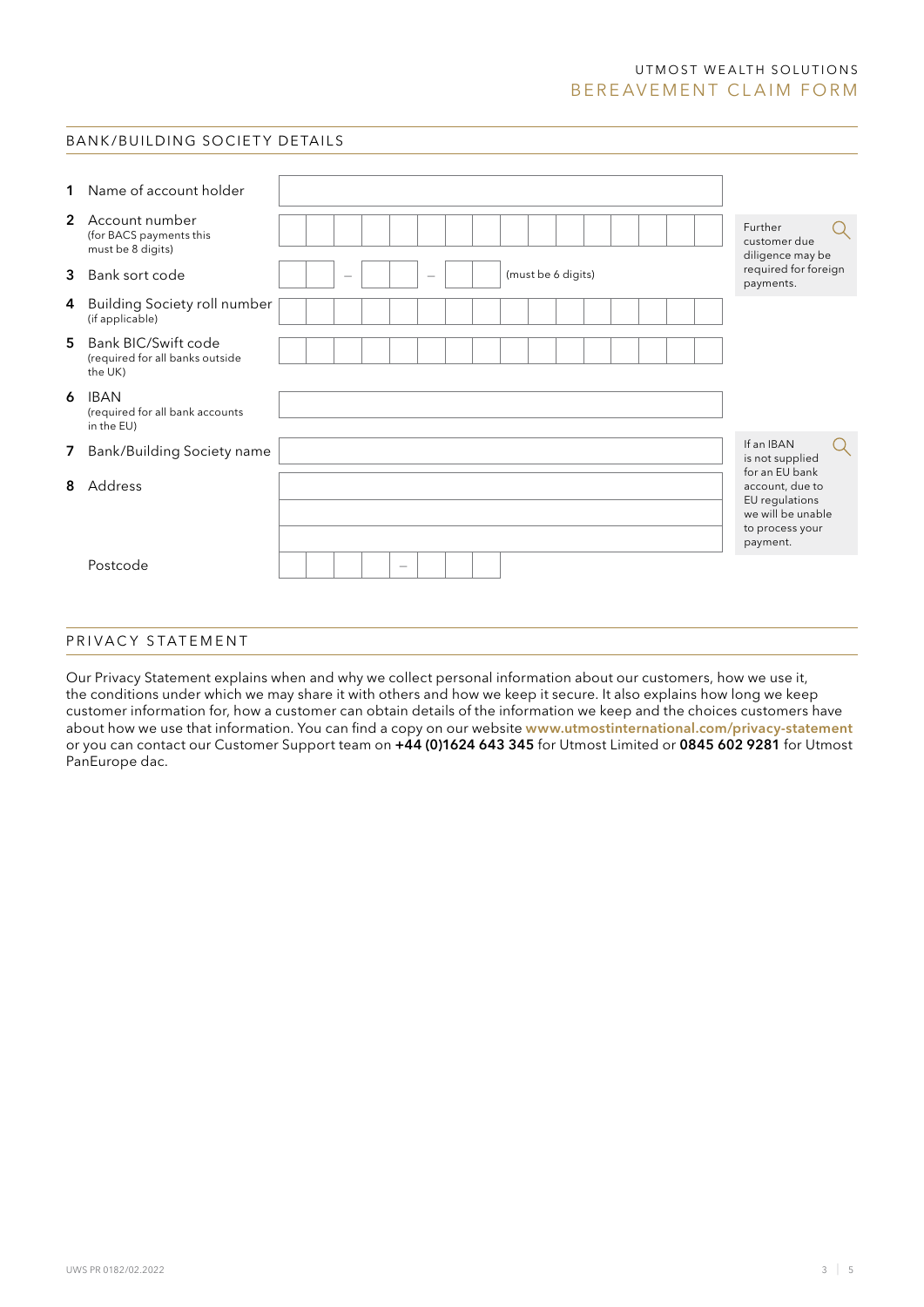#### DECLARATION OF RESIDENCE OUTSIDE OF IRELAND

optional

#### This must be completed by policyholders resident outside of Ireland who own an Utmost PanEurope dac bond.

Each policyholder must read the definitions below and complete the declaration.

#### RESIDENCE - INDIVIDUAL

An individual will be regarded as being resident in Ireland for a tax year if they:

1) spend 183 days or more in the State in that tax year; or

2) have a combined presence of 280 days in the State, taking into account the number of days spent in the State in that tax year together with the number of days spent in the State in the preceding year.

Presence in a tax year by an individual of not more than 30 days in the State will not be reckoned for the purpose of applying the two-year test. Up to 31 December 2008, presence in the State for a day means the personal presence of an individual at the end of the day (midnight). From 1 January 2009, presence in the State for a day means the personal presence of an individual at any time during the day.

#### ORDINARY RESIDENCE - INDIVIDUAL

The term "ordinary residence" as distinct from "residence" relates to a person's normal pattern of life and denotes residence in a place with some degree of continuity. An individual who has been resident in the State for three consecutive tax years becomes ordinarily resident with effect from the commencement of the fourth tax year.

An individual who has been ordinarily resident in the State ceases to be ordinarily resident at the end of the third consecutive tax year in which they are not resident. Thus, an individual who is resident and ordinarily resident in the State in 2004 and departs from the State in that year will remain ordinarily resident up to the end of the tax year in 2007.

#### R esidence - C ompany

Prior to Finance Act 2014, company residence was determined with regard to the long established common law rules based on central management and control. These rules were significantly revised in Finance Act 2014 to provide that a company incorporated in the State will be regarded as resident for tax purposes in the State, unless it is treated as resident in a treaty partner country by virtue of a double taxation treaty. While the common law rule based on central management and control remains in place, it is subject to the statutory rule for determining company residence based on incorporation in the State set out in the revised section 23A TCA 1997.

The new incorporation rule for determining the tax residence of a company incorporated in the State will apply to companies incorporated on or after 1 January 2015. For companies incorporated in the State before this date, a transition period will apply until 31 December 2020.

Policyholders resident outside Ireland are required by the Irish Revenue Commissioners to make the following declaration for the purpose of Section 730 D(2) Taxes Consolidation Act 1997, which is in a format authorised by them, in order to receive payments without deduction of Irish tax.

I/we\* declare that;

› I/we\* have read the explanation of the terms detailed in the 'Residence Definitions' above;

 $\rightarrow$  I am/we are/the company is\* the policyholder in respect of which this declaration is being made;

› I am/we are/the company is\* not resident or ordinarily resident in Ireland.

\*Delete as appropriate.